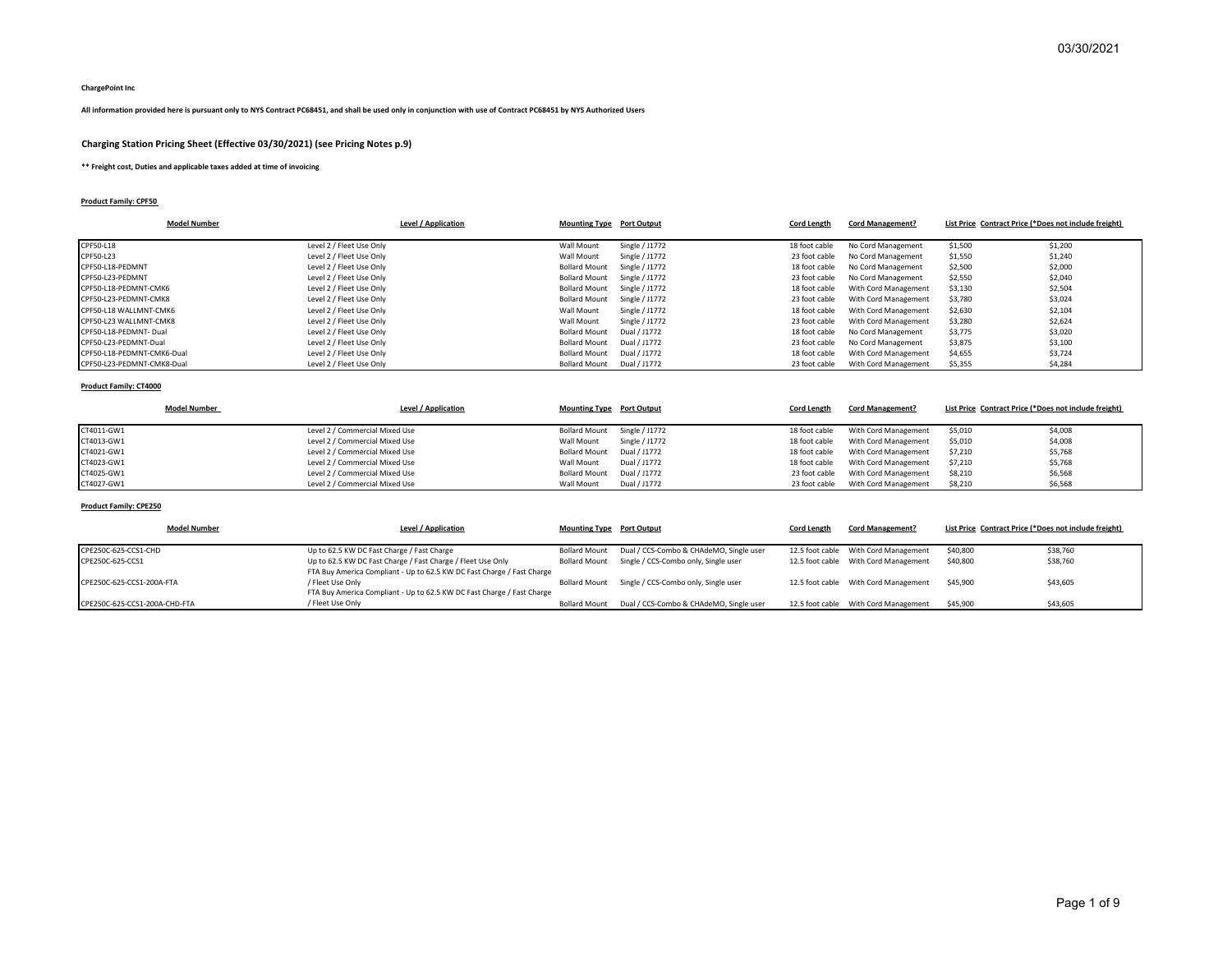#### **Product Family: Express Plus**

| <b>Model Number</b>          | <b>Level / Application</b>                                                                                                                                                                                                                                                                                                                              | <b>Mounting Type</b> Port Output                              |                                                                                                   | <b>Cord Length</b> | <b>Cord Management?</b> | List Price Contract Price (*Does not include freight) |          |
|------------------------------|---------------------------------------------------------------------------------------------------------------------------------------------------------------------------------------------------------------------------------------------------------------------------------------------------------------------------------------------------------|---------------------------------------------------------------|---------------------------------------------------------------------------------------------------|--------------------|-------------------------|-------------------------------------------------------|----------|
| EXPP-PM-40KW                 | 40 kW Power Module for use in Power Block                                                                                                                                                                                                                                                                                                               | n/a                                                           | n/a                                                                                               | n/a                | n/a                     | \$10,000                                              | \$9,500  |
| EXPP-PM-40KW-FTA             | FTA Buy America Compliant - 40 kW Power Module for use in Power Block n/a                                                                                                                                                                                                                                                                               |                                                               | n/a                                                                                               | n/a                | n/a                     | \$12,900                                              | \$12,255 |
| EXPP-PB1000-XXXA-PD          | The Power Block is the physical enclosure for Power Modules. A Power<br>Block can hold up to 5 Power Modules, Power Modules sold separately.<br>EXPP-BLOCK-XXXA-PD is rated for XXXA. The Power Block Mounting Kit<br>(EXPP-BLOCK-CMT) is required but not included.                                                                                    | Ground<br>Mounted.                                            | Up to 2 remote dispensers per Power Block,<br>increased to 8 remote dispensers with Power<br>Hub. | n/a                | n/a                     | \$22,800                                              | \$21,660 |
| EXPP-PB1000-XXXA-PD-FTA      | FTA Buy America Compliant - The Power Block is the physical enclosure for Ground<br>Power Modules. A Power Block can hold up to 5 Power Modules, Power<br>Modules sold separately. EXPP-BLOCK-XXXA-PD is rated for XXXA. The<br>Power Block Mounting Kit (EXPP-BLOCK-CMT) is required but not included.                                                 | Mounted.                                                      | Up to 2 remote dispensers per Power Block,<br>increased to 8 remote dispensers with Power<br>Hub. | n/a                | n/a                     | \$22,800                                              | \$21,660 |
| EXPP-PL1011X-2A1S1           | Express Plus Power Link station with single input, 1x 200A CCS1 cable, 1<br>holster, cable management kit. This station is ground (pedastal) mounted<br>with North American SIM. UL listed. Requires at least one Power Block<br>with Power Modules.                                                                                                    | Ground, Wall<br>Overhead<br>mounting<br>options.              | Single / CCS-Combo only, Single User                                                              | 18 foot cable      | With Cord Management    | \$13,900                                              | \$13,205 |
| EXPP-PL1021X-2A1S1-2A1S1     | Express Plus Power Link station with single input, 2x 200A CCS1 cables, 2<br>holsters, cable management kit. This station is ground (pedastal) mounted Overhead<br>with North American SIM. UL listed. Requires at least one Power Block<br>with Power Modules.                                                                                         | Ground, Wall<br>mounting                                      | Dual / CCS-Combo only, Dual User                                                                  | 18 foot cable      | With Cord Management    | \$15,900                                              | \$15,105 |
| EXPP-PL1011X-4A1S1           | Express Plus Power Link station with single input, 1x 350A CCS1 cable, 1<br>holster, cable management kit. This station is ground (pedastal) mounted<br>with North American SIM. UL listed. Requires at least one Power Block<br>with Power Modules.                                                                                                    | options.<br>Ground, Wall,<br>Overhead<br>mounting<br>options. | Single / CCS-Combo only, Single User                                                              | 18 foot cable      | With Cord Management    | \$17,900                                              | \$17,005 |
| EXPP-PL1021X-4A1S1-4A1S1     | Express Plus Power Link station with single input, 2x 350A CCS1 cables, 2<br>holsters, cable management kit. This station is ground (pedastal) mounted Overhead<br>with North American SIM. UL listed. Requires at least one Power Block                                                                                                                | Ground, Wall<br>mounting                                      | Dual / CCS-Combo only, Dual User                                                                  | 18 foot cable      | With Cord Management    | \$21,500                                              | \$20,425 |
| EXPP-PL1021A-4A1S1-2A3S1     | with Power Modules.<br>Express Plus Power Link station with single input, 1x 350A CCS1 and 1x<br>200A CHAdeMO cables, two holsters, cable management kit, an<br>interactive display and occupancy detector. This station is ground<br>(pedastal) mounted with North American SIM. UL listed. Requires at least                                          | options.<br>Ground, Wall<br>Overhead<br>mounting<br>options.  | Dual / CCS-Combo and CHAdeMO, Dual User                                                           | 18 foot cable      | With Cord Management    | \$21,900                                              | \$20,805 |
| EXPP-PL1011X-2A1S1-FTA       | one Power Block with Power Modules.<br>FTA Buy American Compliant - Express Plus Power Link station with single Ground, Wall<br>input, 1x 200A CCS1 cable, 1 holster, cable management kit. This station is Overhead<br>ground (pedastal) mounted with North American SIM. UL listed. Requires mounting<br>at least one Power Block with Power Modules. | options.                                                      | Single / CCS-Combo only, Single User                                                              | 18 foot cable      | With Cord Management    | \$13,900                                              | \$13,205 |
| EXPP-PL1021X-2A1S1-2A1S1-FTA | FTA Buy American Compliant - Express Plus Power Link station with single<br>input, 2x 200A CCS1 cables, 2 holsters, cable management kit. This station Overhead<br>is ground (pedastal) mounted with North American SIM. UL listed.<br>Requires at least one Power Block with Power Modules.                                                            | Ground, Wall<br>mounting<br>options.                          | Dual / CCS-Combo only, Dual User                                                                  | 18 foot cable      | With Cord Management    | \$15,900                                              | \$15,105 |
| EXPP-PL1011X-4A1S1-FTA       | FTA Buy American Compliant - Express Plus Power Link station with single<br>input, 1x 350A CCS1 cable, 1 holster, cable management kit. This station is Overhead<br>ground (pedastal) mounted with North American SIM. UL listed. Requires<br>at least one Power Block with Power Modules.                                                              | Ground, Wall<br>mounting                                      | Single / CCS-Combo only, Single User                                                              | 18 foot cable      | With Cord Management    | \$17,900                                              | \$17,005 |
| EXPP-PL1021X-4A1S1-4A1S1-FTA | FTA Buy American Compliant - Express Plus Power Link station with single Ground, Wall,<br>input, 2x 350A CCS1 cables, 2 holsters, cable management kit. This station Overhead<br>is ground (pedastal) mounted with North American SIM. UL listed.<br>Requires at least one Power Block with Power Modules.                                              | options.<br>mounting<br>options.                              | Dual / CCS-Combo only, Dual User                                                                  | 18 foot cable      | With Cord Management    | \$21,500                                              | \$20.425 |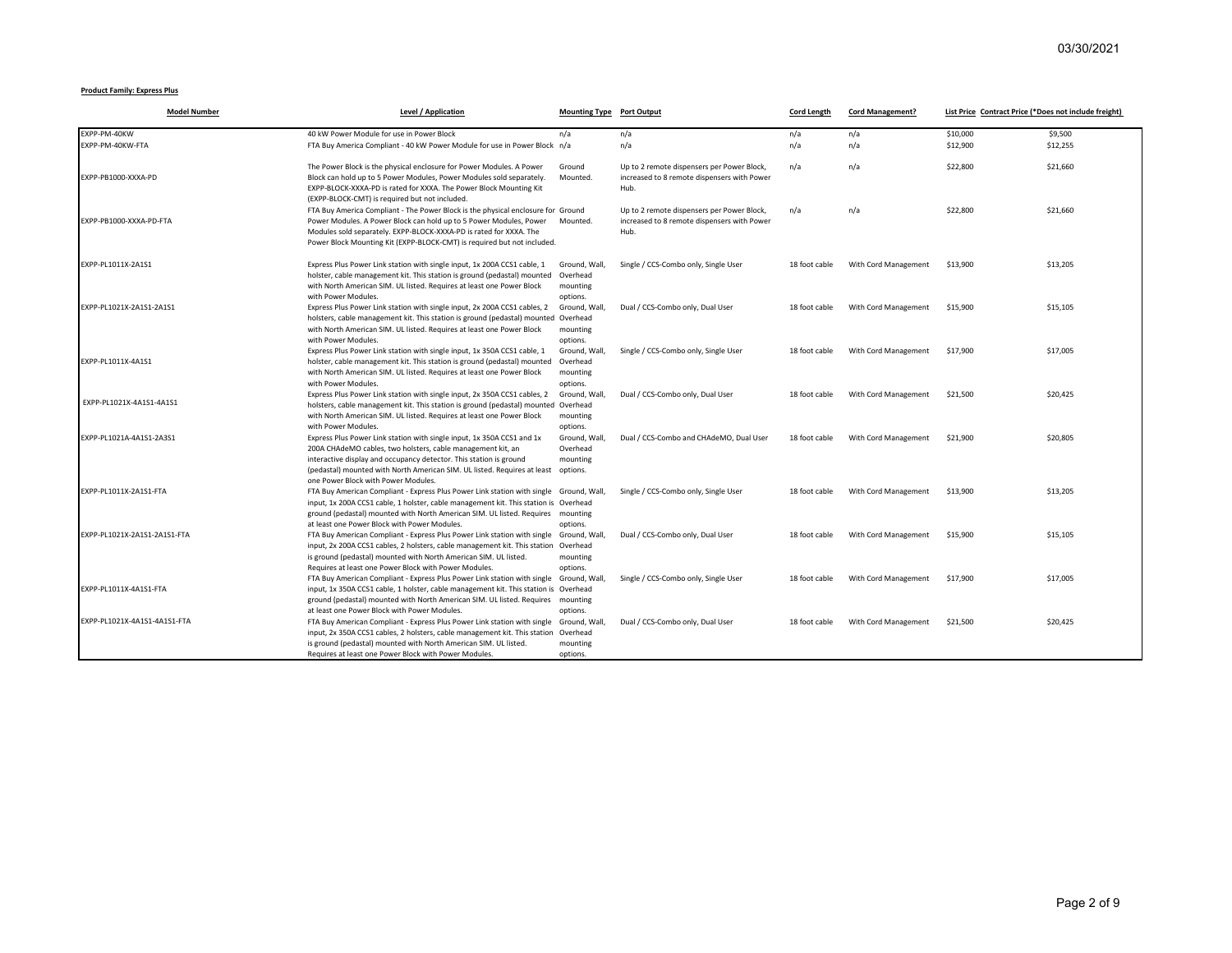#### **Network Services Pricing Sheet**

\* All Network Services require Initial Activation Services (see below)<br>\*\* Freight cost, Duties and applicable taxes added at time of invoicing

| <b>Applicable Station</b>                                   | <b>Model Number</b>                         | <b>List Price Per Port</b> | <b>Contract Price Per Port Subscription Term</b> | <b>Product Description</b>                                                                                                                                                                                                                                                                                              |
|-------------------------------------------------------------|---------------------------------------------|----------------------------|--------------------------------------------------|-------------------------------------------------------------------------------------------------------------------------------------------------------------------------------------------------------------------------------------------------------------------------------------------------------------------------|
| CPF50                                                       | CPCLD-POWER-1                               | \$219                      | \$219 1 Year                                     |                                                                                                                                                                                                                                                                                                                         |
| CPF50                                                       | CPCLD-POWER-2                               | \$419                      | \$419 2 Year                                     |                                                                                                                                                                                                                                                                                                                         |
| CPF50                                                       | CPCLD-POWER-3                               | \$589                      | \$589 3 Year                                     | Prepaid Power Cloud Plans for Fleets. Includes Secure Network Connection, On-going Station Software updates, Station Inventory, 24x7 Driver Support, Host Support, Session Data and Analytics, Fleet                                                                                                                    |
| CPF50<br>CPF50                                              | CPCLD-POWER-4<br>CPCLD-POWER-5              | \$739<br>\$879             | \$739 4 Year<br>\$879 5 Year                     | Vehicle Management and Integration, Fleet Access Control, Valet Dashboard, Power Management (Circuit, Panel, Site Sharing), Scheduled Charging.                                                                                                                                                                         |
| CPF50                                                       | CPCLD-POWER-10                              | \$1,749                    | \$1,749 10 Year                                  |                                                                                                                                                                                                                                                                                                                         |
|                                                             |                                             |                            |                                                  |                                                                                                                                                                                                                                                                                                                         |
| CT4000                                                      | CPCLD-COMMERCIAL-1                          | \$329                      | \$329 1 Year                                     |                                                                                                                                                                                                                                                                                                                         |
| CT4000<br>CT4000                                            | CPCLD-COMMERCIAL-2<br>CPCLD-COMMERCIAL-3    | \$629<br>\$889             | \$629 2 Years<br>\$889 3 Years                   | Prepaid Commercial Cloud Plans. Includes Secure Network Connection, On-going Station Software updates, Station Inventory, 24x7 Driver Support, Host Support, Session Data and Analytics, Fleet                                                                                                                          |
| CT4000                                                      | CPCLD-COMMERCIAL-4                          | \$1,119                    | \$1,119 4 Years                                  | Vehicle Management and Integration, Fleet Access Control, Valet Dashboard, Power Management (Circuit, Panel, Site Sharing), Scheduled Charging, Driver Access Control, Pricing and Automatic Funds                                                                                                                      |
| CT4000                                                      | CPCLD-COMMERCIAL-5                          | \$1,319                    | \$1,319 5 Years                                  | Collection, Waitlist, Videos (on supported hardware).                                                                                                                                                                                                                                                                   |
| CT4000                                                      | CPCLD-COMMERCIAL-10                         | \$2,638                    | \$2,638 10 Years                                 |                                                                                                                                                                                                                                                                                                                         |
|                                                             |                                             |                            |                                                  |                                                                                                                                                                                                                                                                                                                         |
| CT4000                                                      | CPCLD-ENTERPRISE-1                          | \$479                      | \$479 1 year                                     |                                                                                                                                                                                                                                                                                                                         |
| CT4000                                                      | CPCLD-ENTERPRISE-2                          | \$909                      | $$909$ 2 year                                    | Prepaid Enterprise Cloud Plans. Includes Secure Network Connection, On-going Station Software updates, Station Inventory, 24x7 Driver Support, Host Support, Session Data and Analytics, Fleet                                                                                                                          |
| CT4000                                                      | CPCLD-ENTERPRISE-3                          | \$1,289                    | \$1,289 3 year                                   | Vehicle Management and Integration, Fleet Access Control, Valet Dashboard, Time of Use-varying Power Management (Circuit, Panel, Site Sharing), Scheduled Charging, Driver Access Control, Pricing                                                                                                                      |
| CT4000<br>CT4000                                            | CPCLD-ENTERPRISE-4<br>CPCLD-ENTERPRISE-5    | \$1,629                    | \$1,629 4 year                                   | and Automatic Funds Collection, Waitlist, Videos (on supported hardware), Meter Data and Advanced Analytics, Building/Energy Management System API, Plug-n-charge (*), Real-Time DC Dynamic<br>Power Management (*), Occupancy Detection (*), Predictive Maintenance and Diagnostics (*). (*) on supported DC stations. |
| CT4000                                                      | CPCLD-ENTERPRISE-10                         | \$1,919<br>\$3,788         | \$1,919 5 year<br>\$3,788 10 year                |                                                                                                                                                                                                                                                                                                                         |
|                                                             |                                             |                            |                                                  |                                                                                                                                                                                                                                                                                                                         |
| CPF50                                                       | CPCLD-FLEETCOMM-1                           | \$240                      | $$240$ 1 year                                    |                                                                                                                                                                                                                                                                                                                         |
| CPF50                                                       | CPCLD-FLEETCOMM-2                           | \$500                      | \$500 2 year                                     |                                                                                                                                                                                                                                                                                                                         |
| CPF50                                                       | CPCLD-FLEETCOMM-3                           | \$705                      | \$705 3 year                                     | Prepaid Fleet Commercial Cloud Plan. Includes On-going Station Software updates, Network Operations, Station Inventory, 24x7 Driver Support, Host Support, Session Data and Analytics, Fleet Vehicle                                                                                                                    |
| CPF50                                                       | CPCLD-FLEETCOMM-4                           | \$910                      | \$910 4 year                                     | Management and Integration, Fleet Access Control, Valet Dashboard, Power Management (Circuit, Panel, Site Sharing), Scheduled Charging, Pricing and Automatic Funds Collection for Fleet Users only.                                                                                                                    |
| CPF50                                                       | CPCLD-FLEETCOMM-5                           | \$1,105                    | \$1,105 5 year                                   |                                                                                                                                                                                                                                                                                                                         |
| CPF50                                                       | CPCLD-FLEETCOMM-10                          | \$2,100                    | \$2,100 10 year                                  |                                                                                                                                                                                                                                                                                                                         |
| CPE250. EXPP Products                                       | CPCLD-ENTERPRISE-DC-1                       | \$1,199                    | \$1.199 1 Year                                   |                                                                                                                                                                                                                                                                                                                         |
| CPE250, EXPP Products                                       | CPCLD-ENTERPRISE-DC-2                       | \$2,279                    | \$2.279 2 Years                                  | Prepaid, DC, Enterprise Cloud Plan. Includes Secure Network Connection, On-going Station Software updates, Station Inventory, 24x7 Driver Support, Host Support, Session Data and Analytics, Fleet                                                                                                                      |
| CPE250, EXPP Products                                       | CPCLD-ENTERPRISE-DC-3                       | \$3,239                    | \$3,239 3 Years                                  | Vehicle Management and Integration, Fleet Access Control, Valet Dashboard, Time of Use-varying Power Management (Circuit, Panel, Site Sharing), Scheduled Charging, Driver Access Control, Pricing                                                                                                                      |
| CPE250, EXPP Products                                       | CPCLD-ENTERPRISE-DC-4                       | \$4,079                    | \$4,079 4 Years                                  | and Automatic Funds Collection, Waitlist, Videos (on supported hardware), Meter Data and Advanced Analytics, Building/Energy Management System API, Plug-n-charge (*), Real-Time DC Dynamic                                                                                                                             |
| CPE250, EXPP Products                                       | CPCLD-ENTERPRISE-DC-5                       | \$4,799                    | \$4,799 5 Years                                  | Power Management (*), Occupancy Detection (*), Predictive Maintenance and Diagnostics (*). (*) on supported DC stations.                                                                                                                                                                                                |
| CPE250, EXPP Products                                       | CPCLD-ENTERPRISE-DC-10                      | \$9.589                    | \$9,589 10 Years                                 |                                                                                                                                                                                                                                                                                                                         |
| CPE250, EXPP Products                                       | CPCLD-FLEETENT-DC-1                         | \$880                      | \$880 1 Year                                     |                                                                                                                                                                                                                                                                                                                         |
| CPE250, EXPP Products                                       | CPCLD-FLEETENT-DC-2                         | \$1,290                    | \$1,290 2 Years                                  | Prepaid, DC, Fleet Enterprise Cloud Plan. Includes On-going Station Software updates, Network Operations, Station Inventory, 24x7 Driver Support, Host Support, Session Data and Analytics, Fleet                                                                                                                       |
| CPE250, EXPP Products                                       | CPCLD-FLEETENT-DC-3                         | \$2,420                    | \$2,420 3 Years                                  | Vehicle Management and Integration, Fleet Access Control, Valet Dashboard, Time of Use-varying Power Management (Circuit, Panel, Site Sharing), Scheduled Charging, Pricing and Automatic Funds                                                                                                                         |
| CPE250, EXPP Products                                       | CPCLD-FLEETENT-DC-4                         | \$3,120                    | \$3.120 4 Years                                  | Collection for Fleet users, Meter Data and Advanced Analytics, Building/Energy Management System Integration, Plug-n-charge (*), Real-Time DC Dynamic Power Management (*), Occupancy                                                                                                                                   |
| CPE250, EXPP Products<br>CPE250, EXPP Products              | CPCLD-FLEETENT-DC-5<br>CPCLD-FLEETENT-DC-10 | \$3,790<br>\$7,200         | \$3,790 5 Years<br>\$7,200 10 Years              | Detection (*), Predictive Maintenance and Diagnostics (*). (*) on supported hardware.                                                                                                                                                                                                                                   |
|                                                             |                                             |                            |                                                  |                                                                                                                                                                                                                                                                                                                         |
| CPE250, EXPP-DEPOT-CCS1                                     | CPCLD-VMP-1                                 | \$500                      | \$500 1 Year                                     |                                                                                                                                                                                                                                                                                                                         |
| CPE250, EXPP-DEPOT-CCS1                                     | CPCLD-VMP-2                                 | \$100                      | \$100 2 Years                                    | Fleet Application Only - Vehicle Management Pro cloud plan. Includes vehicle charging data and analytics, business payment methods for on-Route charging, API integrations with customer systems,                                                                                                                       |
| CPE250, EXPP-DEPOT-CCS1<br>CPE250. EXPP-DEPOT-CCS1          | CPCLD-VMP-3<br>CPCLD-VMP-4                  | \$1,500<br>\$2,000         | \$1,500 3 Years<br>\$2,000 4 Years               | and depot workflow and charging optimization.Requires 1 VMP-SETUP per Site.                                                                                                                                                                                                                                             |
| CPE250, EXPP-DEPOT-CCS1                                     | CPCLD-VMP-5                                 | \$2,500                    | \$2,500 5 Years                                  |                                                                                                                                                                                                                                                                                                                         |
| ** All Network Services require Initial Activation Services |                                             |                            |                                                  |                                                                                                                                                                                                                                                                                                                         |
| <b>Activation Services</b>                                  |                                             |                            |                                                  |                                                                                                                                                                                                                                                                                                                         |
|                                                             |                                             |                            |                                                  |                                                                                                                                                                                                                                                                                                                         |
| <b>Applicable Stations</b>                                  | <b>Product Name</b>                         | <b>List Price</b>          | <b>Contract Price</b>                            | <b>Product Description</b>                                                                                                                                                                                                                                                                                              |
| CPF50                                                       | CPF-ACTIVE                                  | \$100 per station          | \$100 per station                                | Fleet Application Only - Initial Station Activation & Configuration Service - Activation of cloud services and<br>configuration of radio groups, custom groups, connections, access control, visibility control, pricing, reports and                                                                                   |
|                                                             |                                             |                            |                                                  | alerts. One time initial service per port.                                                                                                                                                                                                                                                                              |
| CT4000, CPEXXX                                              | CPSUPPORT-ACTIVE                            | \$349 per station          | \$349 per station                                | Initial Station Activation & Configuration Service includes activation of cloud services and configuration of radio                                                                                                                                                                                                     |
|                                                             |                                             |                            |                                                  | groups, custom groups, connections, access control, visibility control, pricing, reports and alerts. One time initial                                                                                                                                                                                                   |
|                                                             |                                             |                            |                                                  | service per station                                                                                                                                                                                                                                                                                                     |
| CPCLD-VMP                                                   | CPCLD-VMP-SETUP                             | \$8000 per Site            | \$8000 per Site                                  | Vehicle Management Pro cloud plan. Includes fleet operations workflow and charging analysis, optimization                                                                                                                                                                                                               |
|                                                             |                                             |                            |                                                  | modelling and consulting. Includes configuring depot and vehicle parameters, user-roles, notifications, and                                                                                                                                                                                                             |
|                                                             |                                             |                            |                                                  | alerts in vehicle management software. Also includes testing, training, and go-live support, as well as up to 8                                                                                                                                                                                                         |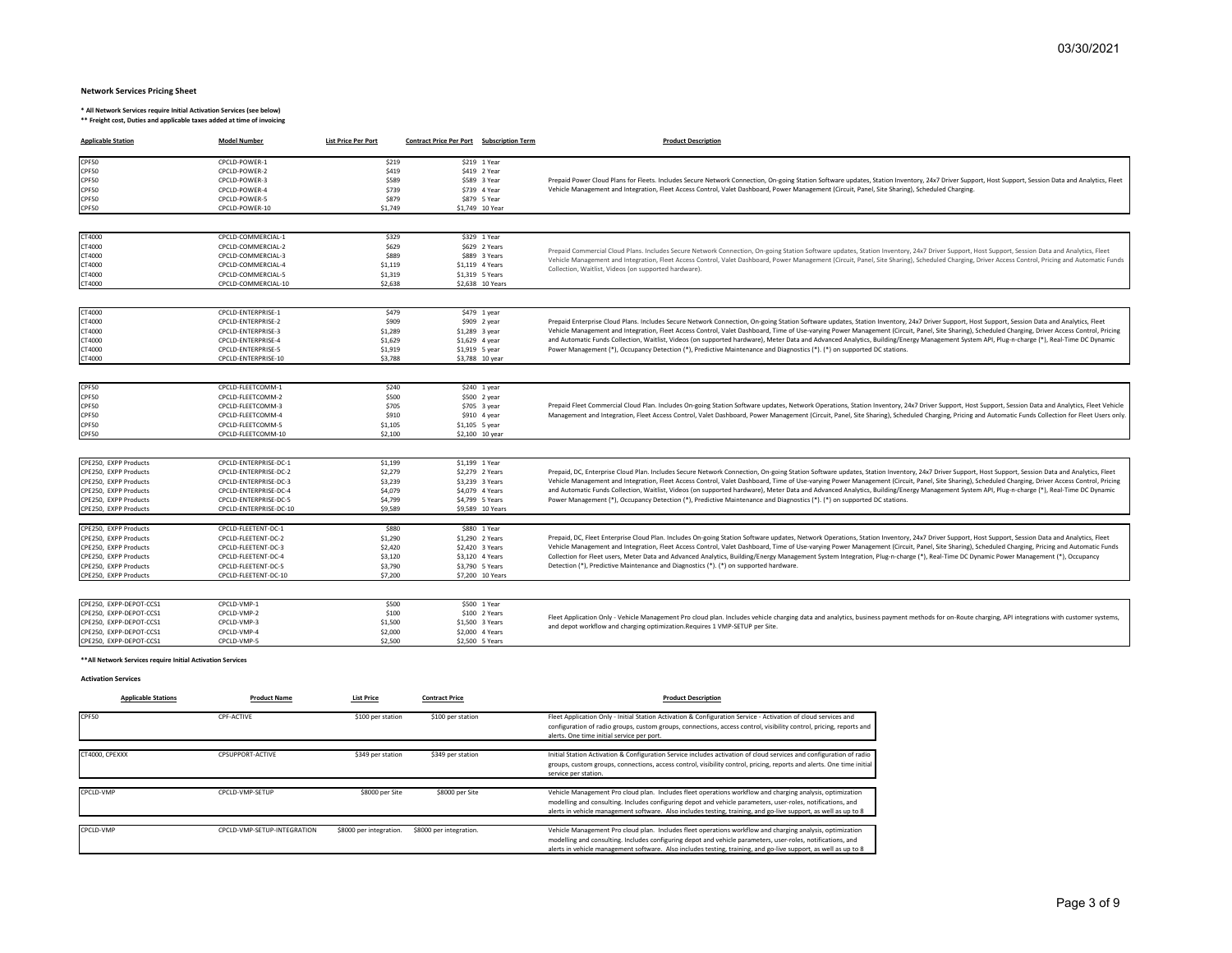#### **Assure Maintenance Pricing Sheet**

**\* All Assure plans require successful Site Validation (see below) \*\* Freight cost, Duties and applicable taxes added at time of invoicing**

| <b>Applicable Stations</b>                                                                         | <b>Model Number</b>                                                                                             | List Price Per Port (x2 for dual port stations)                    | Contract Price Per Port (x2 for dual port stations) | <b>Plan Term</b>                                                                                                                                                                                                               | <b>Product Description</b>                                                                                                                                                                                                                                                                                 |
|----------------------------------------------------------------------------------------------------|-----------------------------------------------------------------------------------------------------------------|--------------------------------------------------------------------|-----------------------------------------------------|--------------------------------------------------------------------------------------------------------------------------------------------------------------------------------------------------------------------------------|------------------------------------------------------------------------------------------------------------------------------------------------------------------------------------------------------------------------------------------------------------------------------------------------------------|
| CPF50<br>CPF50<br>CPF50<br>CPF50<br>CPF50<br>CPF50                                                 | CPF-ASSURE1<br>CPF-ASSURE2<br>CPF-ASSURE3<br>CPF-ASSURE4<br>CPF-ASSURES<br>CPF-ASSURE10                         | \$200<br>\$370<br>\$510<br>\$660<br>\$675<br>\$1,900               |                                                     | \$200 1 prepaid year of Assure<br>\$370 2 prepaid years of Assure<br>\$510 3 prepaid years of Assure<br>\$660 4 prepaid years of Assure<br>\$675 5 prepaid years of Assure<br>\$1,900 10 prepaid years of Assure               | ChargePoint Assure for CPF50. Parts and On-Site Labor to repair or replace any manufacturing defect. Includes station<br>management, remote monitoring of station and proactive repair dispatch. A successful Site Validation is required to<br>activate any ChargePoint Assure product.                   |
| <b>Applicable Stations</b>                                                                         | <b>Model Number</b>                                                                                             | <b>List Price Per Station</b>                                      | <b>Contract Price Per Station</b>                   | Plan Term                                                                                                                                                                                                                      | <b>Product Description</b>                                                                                                                                                                                                                                                                                 |
| CT4000<br>CT4000<br>CT4000<br>CT4000<br>CT4000<br>CT4000                                           | CT4000-ASSURE1<br>CT4000-ASSURE2<br>CT4000-ASSURE3<br>CT4000-ASSURE4<br>CT4000-ASSURES<br>CT4000-ASSURE10       | \$740<br>\$1,410<br>\$2,064<br>\$2,460<br>\$2,495<br>\$4,990       |                                                     | \$740 1 prepaid year of Assure<br>\$1,410 2 prepaid years of Assure<br>\$2,064 3 prepaid years of Assure<br>\$2,460 4 prepaid years of Assure<br>\$2,495 5 prepaid years of Assure<br>\$4,990 10 prepaid years of Assure       | ChargePoint Assure for the CT4000. Parts and On-Site Labor to repair or replace any manufacturing defect. Includes station<br>management, remote monitoring of station and proactive repair dispatch. A successful Site Validation is required to<br>activate any ChargePoint Assure product.              |
| <b>Applicable Stations</b>                                                                         | <b>Model Number</b>                                                                                             | <b>List Price Per Station</b>                                      | <b>Contract Price Per Station</b>                   | Plan Term                                                                                                                                                                                                                      | <b>Product Description</b>                                                                                                                                                                                                                                                                                 |
| <b>CPE250</b><br><b>CPE250</b><br><b>CPE250</b><br><b>CPE250</b><br><b>CPE250</b><br><b>CPE250</b> | CPE250-ASSURE-1<br>CPE250-ASSURE-2<br>CPE250-ASSURE-3<br>CPE250-ASSURE-4<br>CPE250-ASSURE-5<br>CPE250-ASSURE-10 | \$4,200<br>\$8,000<br>\$11,100<br>\$13,600<br>\$15,500<br>\$31,000 |                                                     | \$4,200 1 prepaid year of Assure<br>\$8,000 2 prepaid years of Assure<br>\$11,100 3 prepaid years of Assure<br>\$13,600 4 prepaid years of Assure<br>\$15,500 5 prepaid years of Assure<br>\$31,000 10 prepaid years of Assure | ChargePoint Assure for ChargePoint Express 250. Parts and On-Site Labor to repair or replace any manufacturing defect.<br>Includes station management, remote monitoring of station and proactive repair dispatch. A successful Site Validation is<br>required to activate any ChargePoint Assure product. |

| <b>Applicable Stations</b> | <b>Model Number</b> | <b>List Price Per Station</b> | <b>Contract Price Per Station</b> | Plan Term                          | <b>Product Description</b>                                                                                               |
|----------------------------|---------------------|-------------------------------|-----------------------------------|------------------------------------|--------------------------------------------------------------------------------------------------------------------------|
| <b>Express Plus</b>        | EXPP-BLOCK-ASSURE-1 | \$7,200                       |                                   | \$7,200 1 prepaid year of Assure   |                                                                                                                          |
| <b>Express Plus</b>        | EXPP-BLOCK-ASSURE-2 | \$13,960                      |                                   | \$13,960 2 prepaid years of Assure | ChargePoint Assure for ChargePoint EXPP-BLOCK. Parts and On-Site Labor to repair or replace any manufacturing defect.    |
| <b>Express Plus</b>        | EXPP-BLOCK-ASSURE-3 | \$19,860                      |                                   | \$19,860 3 prepaid years of Assure | Includes station management, remote monitoring of station and proactive repair dispatch. A successful Site Validation is |
| <b>Express Plus</b>        | EXPP-BLOCK-ASSURE-4 | \$25,640                      |                                   | \$25,640 4 prepaid years of Assure | required to activate any ChargePoint Assure product.                                                                     |
| <b>Express Plus</b>        | EXPP-BLOCK-ASSURE-5 | \$30,950                      |                                   | \$30,950 5 prepaid years of Assure |                                                                                                                          |

| <b>Applicable Stations</b> | <b>Model Number</b>  | <b>List Price Per Station</b> | <b>Contract Price Per Station</b><br><b>Plan Term</b> | <b>Product Description</b>                                                                                       |
|----------------------------|----------------------|-------------------------------|-------------------------------------------------------|------------------------------------------------------------------------------------------------------------------|
| <b>Express Plus</b>        | EXPP-PL1000-ASSURE-1 | \$1,890                       | \$1,890 1 prepaid year of Assure                      |                                                                                                                  |
| <b>Express Plus</b>        | EXPP-PL1000-ASSURE-2 | \$3,660                       | \$3,660 2 prepaid years of Assure                     | ChargePoint Assure for ChargePoint Dual Cable EXPP-PL1000. Parts and On-Site Labor to repair or replace any      |
| <b>Express Plus</b>        | EXPP-PL1000-ASSURE-3 | \$5,220                       | \$5,220 3 prepaid years of Assure                     | manufacturing defect. Includes station management, remote monitoring of station and proactive repair dispatch. A |
| <b>Express Plus</b>        | EXPP-PL1000-ASSURE-4 | \$6,720                       | \$6,720 4 prepaid years of Assure                     | successful Site Validation is required to activate any ChargePoint Assure product.                               |
| <b>Express Plus</b>        | EXPP-PL1000-ASSURE-5 | \$8,150                       | \$8,150 5 prepaid years of Assure                     |                                                                                                                  |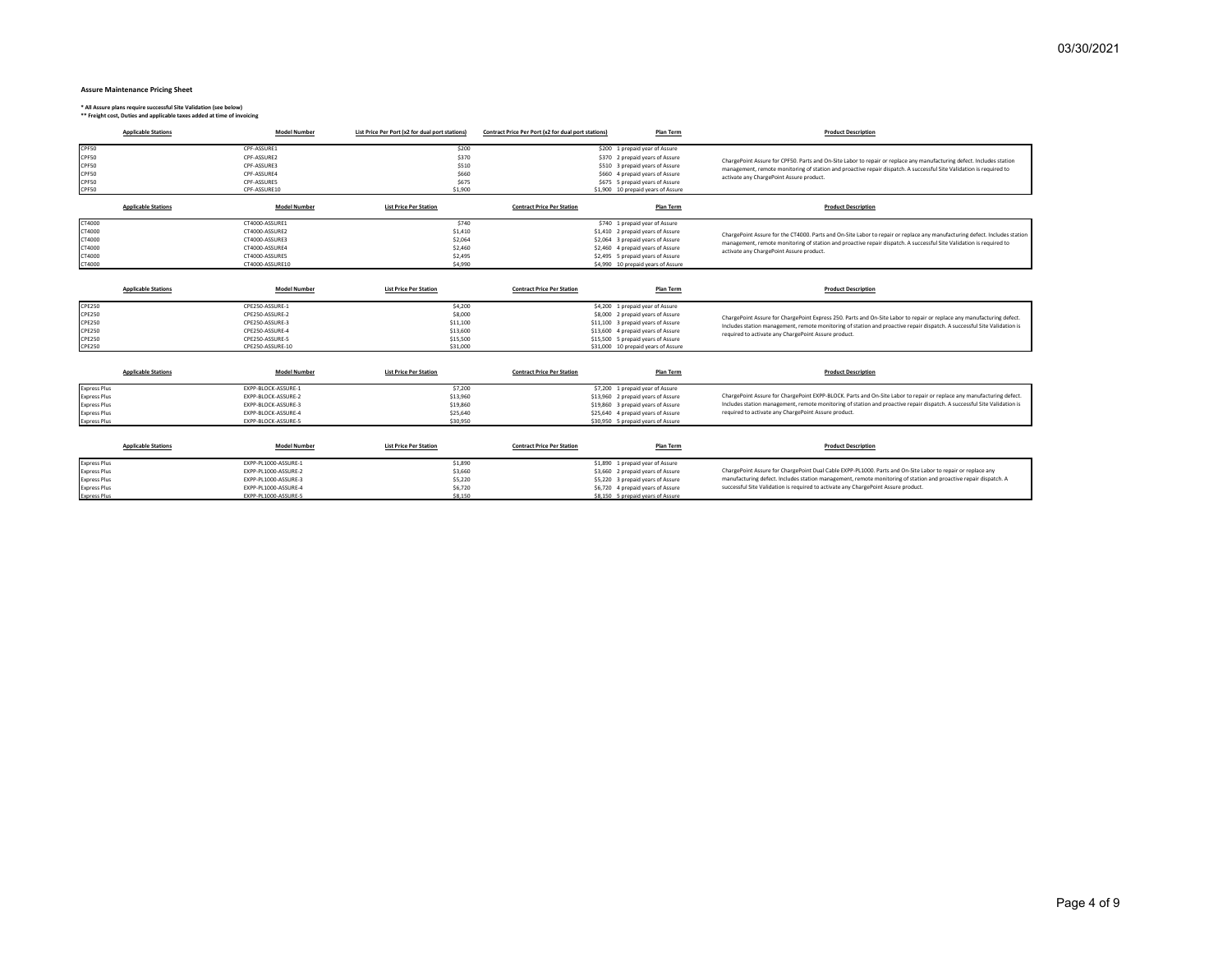**Validation Services**

| <b>Applicable Stations</b> | <b>Product Name</b>            | <b>List Price</b>            | <b>Contract Price</b>        | * All Assure plans require successful Site Validation<br><b>Product Description</b>                                                                                                                                                                                                                                                                                                                                                                                                                                                                                                                                                                                                                                                                                                                                  |
|----------------------------|--------------------------------|------------------------------|------------------------------|----------------------------------------------------------------------------------------------------------------------------------------------------------------------------------------------------------------------------------------------------------------------------------------------------------------------------------------------------------------------------------------------------------------------------------------------------------------------------------------------------------------------------------------------------------------------------------------------------------------------------------------------------------------------------------------------------------------------------------------------------------------------------------------------------------------------|
| All Stations Except CPE250 | CPSUPPORT-SITEVALID            | \$599 per site               | \$599 per site               | On-site validation for a customer not using an O&M Partner or self-validating Channel Partner to perform the construction and station installation: used to validate the<br>installation has been performed per ChargePoint published requirements. The on-site validation consists of checking electrical capacity, transformers, panels, breakers,<br>wiring, cellular coverage, and that the station installation meets all ChargePoint published requirements and local codes. A site is defined as a group of stations that are<br>installed within 150 feet of each other. A successful Site Validation is a prerequisite to purchase ChargePoint Assure. CPSUPPORT-SITEVALID is priced for up to 5 stations<br>that exist within the same 150 feet group of stations.                                         |
| CT4000                     | CT4000-INSTALLVALID            | \$1,200 per station          | \$1,200 per station          | Customer works with their own contractor to perform the all construction to the point where the stations can be bolted down and connected. ChargePoint will engage<br>one of their O&M Partners to install the station on the prepared site and validation of electrical capacity, transformers, panels, breakers, wiring, cellular coverage and<br>that station installation meets all ChargePoint published requirements and local codes. CT4000-INSTALLVALID is priced per CT4000 station. A successful Site Validation is<br>a prerequisite to purchase ChargePoint Assure.                                                                                                                                                                                                                                      |
| <b>CPE250</b>              | CPE250-SITEVALID               | \$600 Per Station            | \$600 Per Station            | Customer works with their own contractor to perform the construction and station installation. CPEXPRESS-SITEVALID is used to validate that a customer installation has<br>been performed per ChargePoint published requirements. The on-site validation of electrical capacity, transformers, panels, breakers, wiring, cellular coverage and that<br>the station installation meets all ChargePoint published requirements and local codes. A successful Site Validation is a prerequisite to purchase ChargePoint Assure.                                                                                                                                                                                                                                                                                         |
| CPF50                      | CPF-INSTALLVALID               | \$1,200 per station          | \$1,200 per station          | Customer works with their own contractor to perform the all construction to the point where the stations can be bolted down and connected. ChargePoint will engage<br>one of their O&M Partners to install the station on the prepared site and validation of electrical capacity, transformers, panels, breakers, wiring, cellular coverage and<br>that station installation meets all ChargePoint published requirements and local codes. INSTALLVALID is priced per CPF station. A successful Site Validation is a<br>prerequisite to purchase ChargePoint Assure.                                                                                                                                                                                                                                                |
| <b>CPE250</b>              | CPE250-INSTALLVALID            | \$3,500 per station          | \$3,500 per station          | Customer works with their own contractor to perform the all construction to the point where the stations can be bolted down and connected. ChargePoint will engage<br>one of their O&M Partners to install the station on the prepared site and validation of electrical capacity, transformers, panels, breakers, wiring, cellular coverage and<br>that station installation meets all ChargePoint published requirements and local codes. A successful Site Validation is a prerequisite to purchase ChargePoint Assure.<br>CPE250-INSTALLVALID is priced per CPE250 station (Not applicable for Express Plus installations).                                                                                                                                                                                      |
| <b>CPE250</b>              | CPE250-NEW-PAIRED-INSTALLVALID | \$7000 per pair (2 stations) | \$7000 per pair (2 stations) | For a new CPE250 paired installation, the CPE250-NEW-PAIRED-INSTALLVALID will have a ChargePoint O&M partner install both CPE250 stations for pairing and, if<br>needed, the CPE250-PAIRINGKIT-F. The CPE250-PAIRINGKIT-F is purchased separately. CPE250-NEW-PAIRED-INSTALLVALID assumes that the customer has prepped the<br>site for the paired CPE250 installation as defined in the site prep guide and to all the local codes and is priced for 1 paired installation (2 stations).                                                                                                                                                                                                                                                                                                                            |
| <b>All Stations</b>        | PARTNER-SELFVALID              | \$0 per site                 | \$0 per site                 | Customer works directly with a self-validating Channel Partner where the Channel Partner will be performing all construction and station installation services. These<br>services include on-site validation of electrical capacity, transformers, panels, breakers, wiring, cellular coverage and that the station installation meets all ChargePoint<br>published requirements and local codes. A site is defined as a group of stations all connected to the same gateway station. The name of the self-validating partner must<br>be indicated on the Channel Partner's purchase order. Enhanced Assure Warranty will only become effective after the self-validating Partner has confirmed completion<br>of the site validation. A successful Site Validation is a prerequisite to purchase ChargePoint Assure. |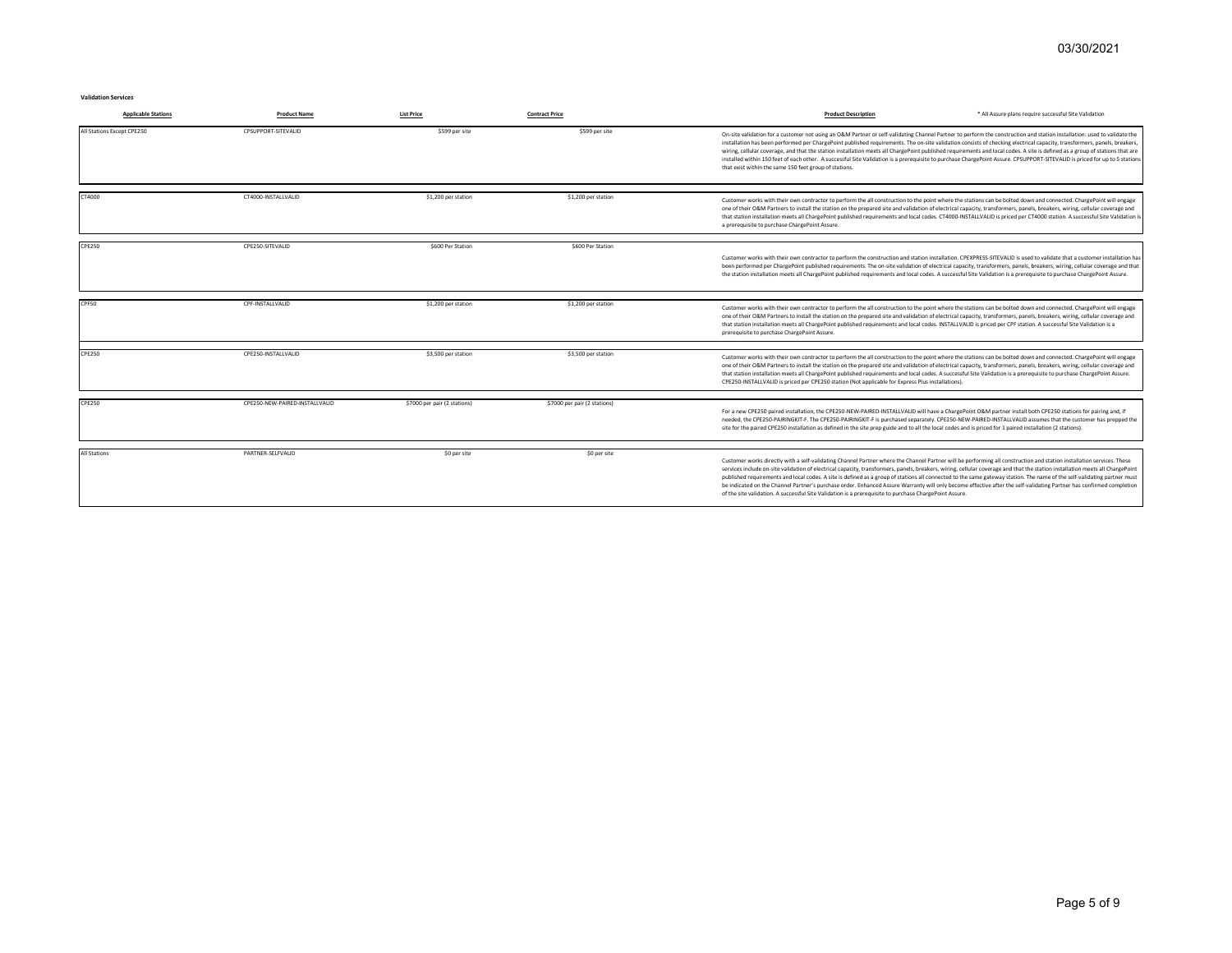#### **ChargePoint-As-A-Service Pricing Sheet (CPaaS)**

**\* Freight cost, Duties and applicable taxes added at time of invoicing**

**Product Family: CT4000**

| <b>Model Number</b>                            | Level / Application                                                                                                | <b>Mounting Type</b>               | Port Output                                                                              | Cord Length   | <b>Cord Management?</b>                                                      | Term               | <b>Annual List Price</b> | <b>Annual Contract Price</b> | <b>Product Description</b>                                                                                                                                                                                                                      |
|------------------------------------------------|--------------------------------------------------------------------------------------------------------------------|------------------------------------|------------------------------------------------------------------------------------------|---------------|------------------------------------------------------------------------------|--------------------|--------------------------|------------------------------|-------------------------------------------------------------------------------------------------------------------------------------------------------------------------------------------------------------------------------------------------|
| CPAAS-SINGLE-1                                 | Level 2 / Commercial Mixed Use                                                                                     | <b>Bollard or WallMount</b>        | Single / J1772                                                                           | 18 foot cable | With Cord Management                                                         | 1 Year             | \$2250/station           | \$2025/station               |                                                                                                                                                                                                                                                 |
| CPAAS-DUAL-1                                   | Level 2 / Commercial Mixed Use                                                                                     | Bollard or Wall Mount              | Dual / J1772                                                                             | 18 foot cable | With Cord Management                                                         | 1 Year             | \$3000/station           | \$2700/station               |                                                                                                                                                                                                                                                 |
| CPAAS-SINGLE-3                                 | Level 2 / Commercial Mixed Use                                                                                     | <b>Bollard or WallMount</b>        | Single / J1772                                                                           | 18 foot cable | With Cord Management                                                         | 3 Years            | \$2065/station           | \$1859/station               | Integrated technology and service bundle subscription to ChargePoint as a Service for a CT4000 station. CPaaS includes activation, station configuration, Commercia                                                                             |
| CPAAS-DUAL-3                                   | Level 2 / Commercial Mixed Use                                                                                     | Bollard or Wall Mount              | Dual / J1772                                                                             | 18 foot cable | With Cord Management                                                         | 3 Years            | \$2750/station           | \$2475/station               | Cloud Plan, and station protection via Assure.                                                                                                                                                                                                  |
| CPAAS-SINGLE-5                                 | Level 2 / Commercial Mixed Use                                                                                     | <b>Bollard or WallMount</b>        | Single / J1772                                                                           | 18 foot cable | With Cord Management                                                         | 5 Years            | \$1800/station           | \$1620/station               |                                                                                                                                                                                                                                                 |
| CPAAS-DUAL-5                                   | Level 2 / Commercial Mixed Use                                                                                     | Bollard or Wall Mount Dual / J1772 |                                                                                          | 18 foot cable | With Cord Management                                                         | 5 Years            | \$2400/station           | \$2160/station               |                                                                                                                                                                                                                                                 |
| Product Family: CPE250<br><b>Model Number</b>  | Level / Application                                                                                                | <b>Mounting Type</b>               | Port Output                                                                              | Cord Length   | <b>Cord Management?</b>                                                      | Term               | <b>Annual List Price</b> | <b>Annual Contract Price</b> | <b>Product Description</b>                                                                                                                                                                                                                      |
| CPAAS-3-CPE250                                 | Up to 62.5 KW DC Fast Charge / Fast Charg Bollard Mount                                                            |                                    | Dual / CCS-Combo & CHAdeMO, Single user                                                  |               | 12.5 foot cable With Cord Management                                         | 3 Years            | \$19,200                 |                              | \$18,240 Integrated technology and service bundle subscription to ChargePoint as a Service for a CPE250 station. CPaaS includes activation, station configuration, Enterprise                                                                   |
| CPAAS-S-CPE250                                 | Up to 62.5 KW DC Fast Charge / Fast Charg Bollard Mount                                                            |                                    | Dual / CCS-Combo & CHAdeMO, Single user                                                  |               | 12.5 foot cable With Cord Management                                         | 5 Years            | \$15,600                 |                              | \$14,820 Cloud Plan, and station protection via Assure.                                                                                                                                                                                         |
|                                                |                                                                                                                    |                                    |                                                                                          |               |                                                                              |                    |                          |                              |                                                                                                                                                                                                                                                 |
| CPAAS-3-CPE250-PAIRED<br>CPAAS-5-CPE250-PAIRED | Up to 62.5 KW DC Fast Charge / Fast Charg Bollard Mount<br>Up to 62.5 KW DC Fast Charge / Fast Charg Bollard Mount |                                    | 2x Dual / CCS-Combo & CHAdeMO, Single user<br>2x Dual / CCS-Combo & CHAdeMO, Single user |               | 12.5 foot cable With Cord Management<br>12.5 foot cable With Cord Management | 3 Years<br>5 Years | \$36,000<br>\$28,800     |                              | \$34,200 Integrated technology and service bundle subscription to ChargePoint as a Service for a CPE250-Paired station. CPaaS includes activation, station configuration,<br>\$27,360 Enterprise Cloud Plan, and station protection via Assure. |
|                                                |                                                                                                                    |                                    |                                                                                          |               |                                                                              |                    |                          |                              |                                                                                                                                                                                                                                                 |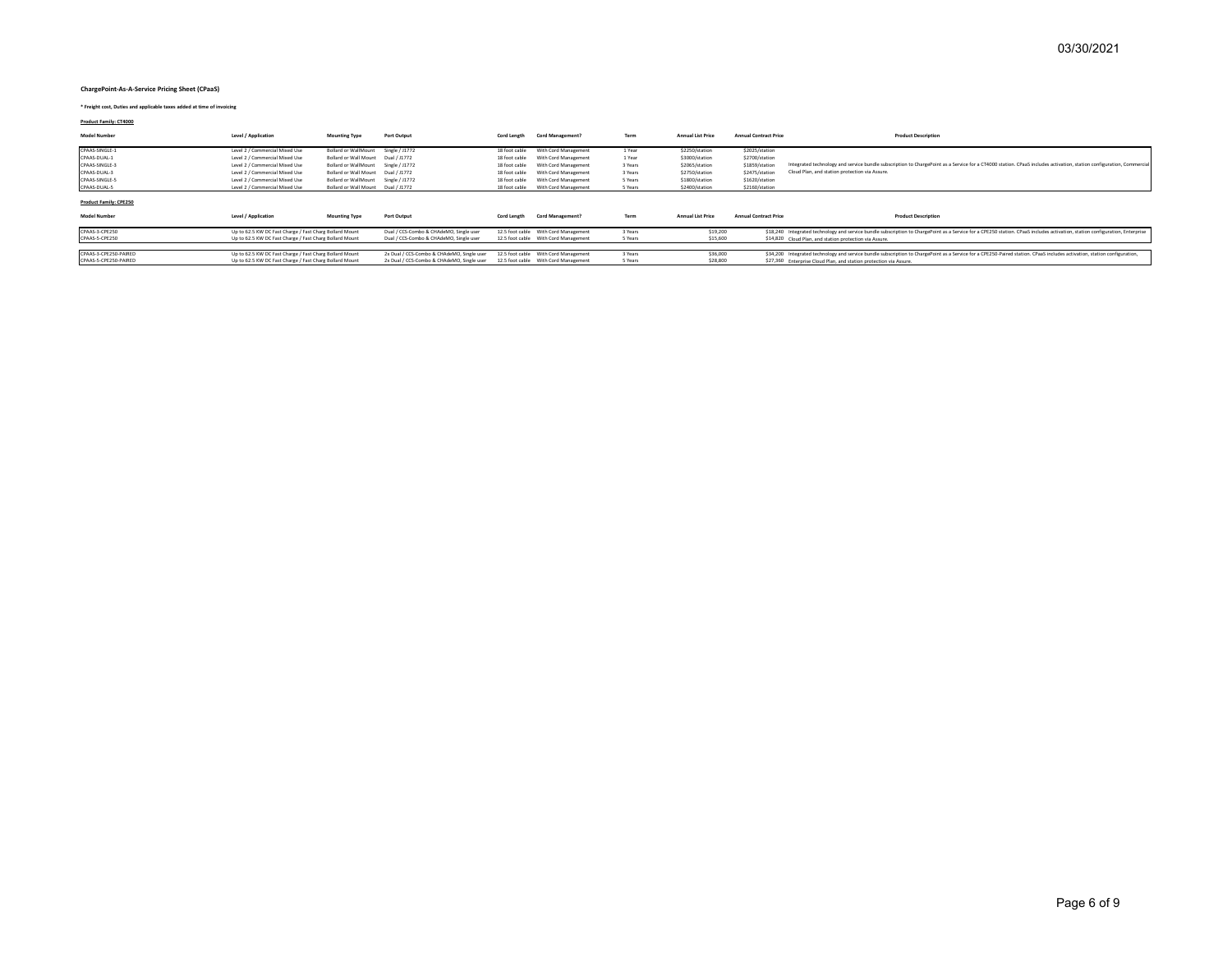# **Accessories Pricing Sheet**

**\* Freight cost, Duties and applicable taxes added at time of invoicing**

| <b>Applicable Station</b> | <b>Model Number</b>     | <b>List Price Each</b><br><b>Contract Price Each</b> |         | <b>Product Description</b>                                                                                                                                                                                                                                                                                                                                                                              |
|---------------------------|-------------------------|------------------------------------------------------|---------|---------------------------------------------------------------------------------------------------------------------------------------------------------------------------------------------------------------------------------------------------------------------------------------------------------------------------------------------------------------------------------------------------------|
| CPF50                     | CPGW1-LTE               | \$0                                                  | \$0     | The ChargePoint Gateway provides connectivity for CPF50 to ChargePoint's Cloud via a cell to Wi-Fi modem.<br>One gateway can provide connectivity up-to 9 CPF50 ports that are within 150 feet line of sight of the<br>gateway. A gateway must be ordered for a new site, or if the site exceeds more than 9 ports, or if the<br>CPF25/CPF50 is installed more than 150 feet from the existing gateway. |
| CPF50                     | CPF50-Power Share Kit   | \$0                                                  | \$0\$   | CPF50 Power Management Kit. Allows both stations on a dual station to share a single 40A circuit (Power<br>Share). Also allows a CPF50 to be set up to operate at a lower current (Power Select).                                                                                                                                                                                                       |
| CT4000                    | CT4000-PMGMT            | \$50                                                 | \$50    | CT4000 Power Management Kit. Allows both ports on a dual port station to share a single 40A circuit (Power<br>Share). Also allows a CT4000 to be set up to operate at a lower current (Power Select).                                                                                                                                                                                                   |
| CT4000                    | CT4001-CCM              | \$95                                                 | \$95    | CT4000 Bollard Concrete Mounting Kit. Bolts: 5/8 - 11 x 9" F1554 Grade 55 hot-dipped galvanized threaded<br>bolts - 3 ea. Nuts: 5/8 - Heavy Galvanized Hex Nuts (DH Rated) - 12 ea. Washers: Galvanized Washers (ASTM<br>F436) - 9 ea. Plastic Template - 1 ea                                                                                                                                          |
| CPE250 and Plus           | CPE250-CMT-IMPERIAL     | \$0                                                  | \$0     | Concrete Mounting Template used for the base mounting for the CPE250 and Express Plus Stations and is<br>used to align conduits and mounting bolts. This template is to be installed into the foundation before the<br>concrete pad is poured. Imperial Units. Included with the CPE250. Required for CPE200 swap to CPE250. If<br>replacement CMT is needed, order CPE250-CMT-IMPERIAL-RP              |
| CPE250 and Plus           | CPE250-CMT-IMPERIAL-RP  | \$799                                                | \$799   | Concrete Mounting Template used for the base mounting for the CPE250 and Express Plus Stations is used to<br>align conduits and mounting bolts. This template is to be installed into the foundation before the concrete<br>pad is poured. Imperial Units. Included with the CPE250. Required for CPE200 swap to CPE250. If<br>replacement CMT is needed, order CPE250-CMT-IMPERIAL-RP                  |
| CPE250 and Plus           | DC-UNIVERSAL-CMT-METRIC | \$0                                                  | \$0     | Required metal bracket to align conduits and mounting bolts for DC power delivery products when cable<br>entrance is from below. This bracket is to be installed into the foundation before the concrete pad is poured.<br>Metric Units. Required for CPE250 and PDD series.                                                                                                                            |
| CPE250                    | CPE250-PAIRINGKIT-F     | \$500                                                | \$500   | The kit required for each CPE250 station that is to be installed in a paired configuration. One kit per station.                                                                                                                                                                                                                                                                                        |
| <b>CPE250</b>             | CPE250C-625-ENABLE      | \$5,000                                              | \$5,000 | Enable upgrade for Express 250 to increase max power from 50 KW to 62.5 KW.                                                                                                                                                                                                                                                                                                                             |
| CPE250                    | CPE250-4/0LUGS-F        | \$0                                                  | \$0     | 4/0 T&B lugs used in pairing of CPE250. Includes 4 lugs per pack. One pack per station                                                                                                                                                                                                                                                                                                                  |
| CPE250                    | CPE250-3/OLUGS-F        | \$0                                                  | \$0     | 3/0 T&B lugs used in pairing of CPE250. Includes 4 lugs per pack. One pack per station                                                                                                                                                                                                                                                                                                                  |
| CPE250                    | CPE250-SCEK-METRIC      | \$3,650                                              | \$3,650 | The CPE250-SCEK-METRIC provides access to the CPE250 for above ground conduit installations. Includes base<br>and replacement panels.                                                                                                                                                                                                                                                                   |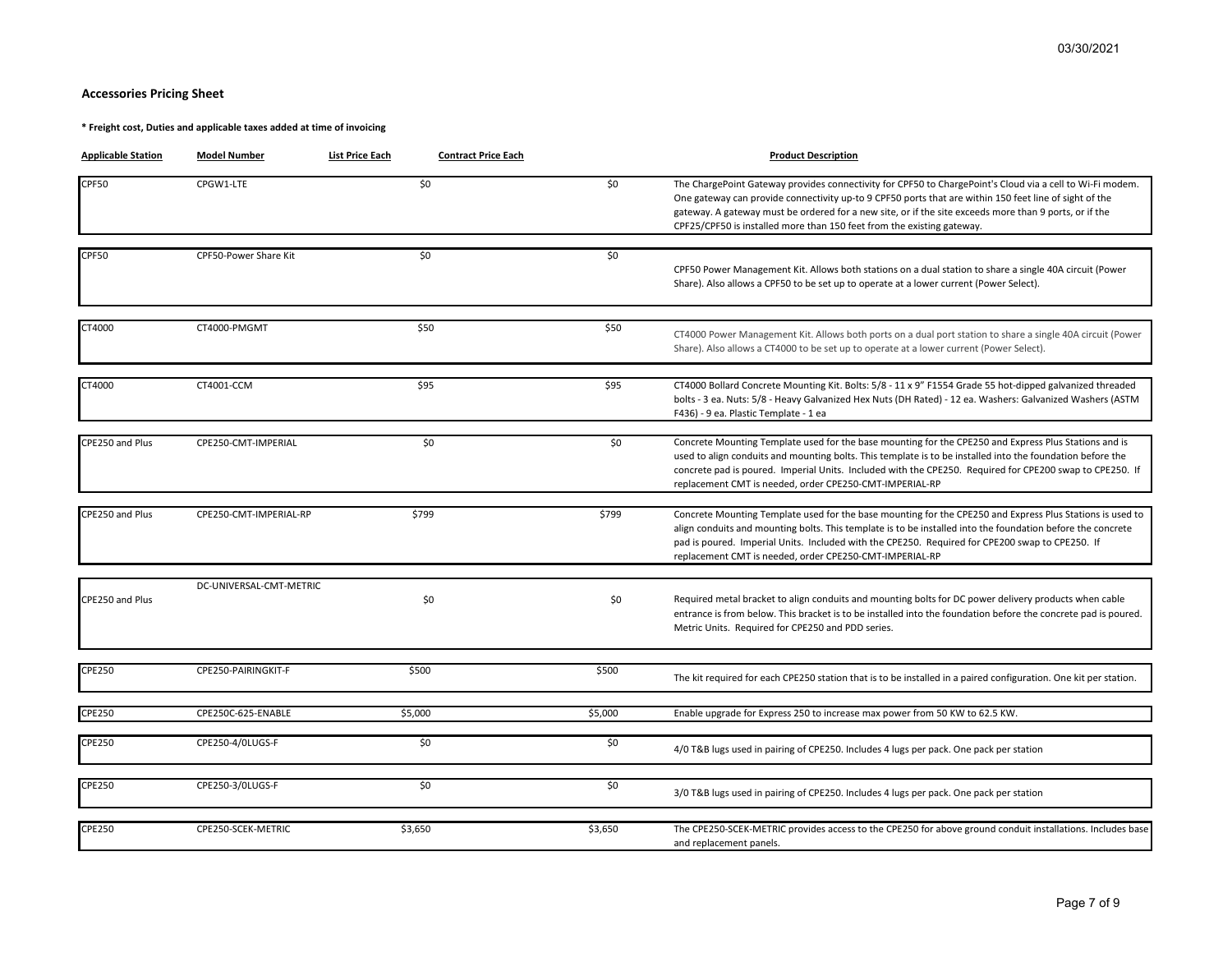| <b>Express Plus</b> | EXPP-BLOCK-CMT   | \$799   | \$799   | Metal bracket required for proper alignment of conduits and bolt locations for positioning CP Express Power<br>Block. Required for Power Block. Power Block sold separately.                                                                  |
|---------------------|------------------|---------|---------|-----------------------------------------------------------------------------------------------------------------------------------------------------------------------------------------------------------------------------------------------|
| <b>Express Plus</b> | EXPP-PB1000-CMT  |         |         | Metal bracket required for proper alignment of conduits and bolt locations for positioning CP Express Power                                                                                                                                   |
| <b>Express Plus</b> | EXPP-PH0041-200A | \$4.000 | \$4,000 | Express Plus Power Hub, NA version, ground mounted, and supports 4 Express Plus Power Link stations and is<br>rated for 200 amps. The Express Plus Power Hub is required when connecting more than 2 Power Link stations<br>to a Power Block. |